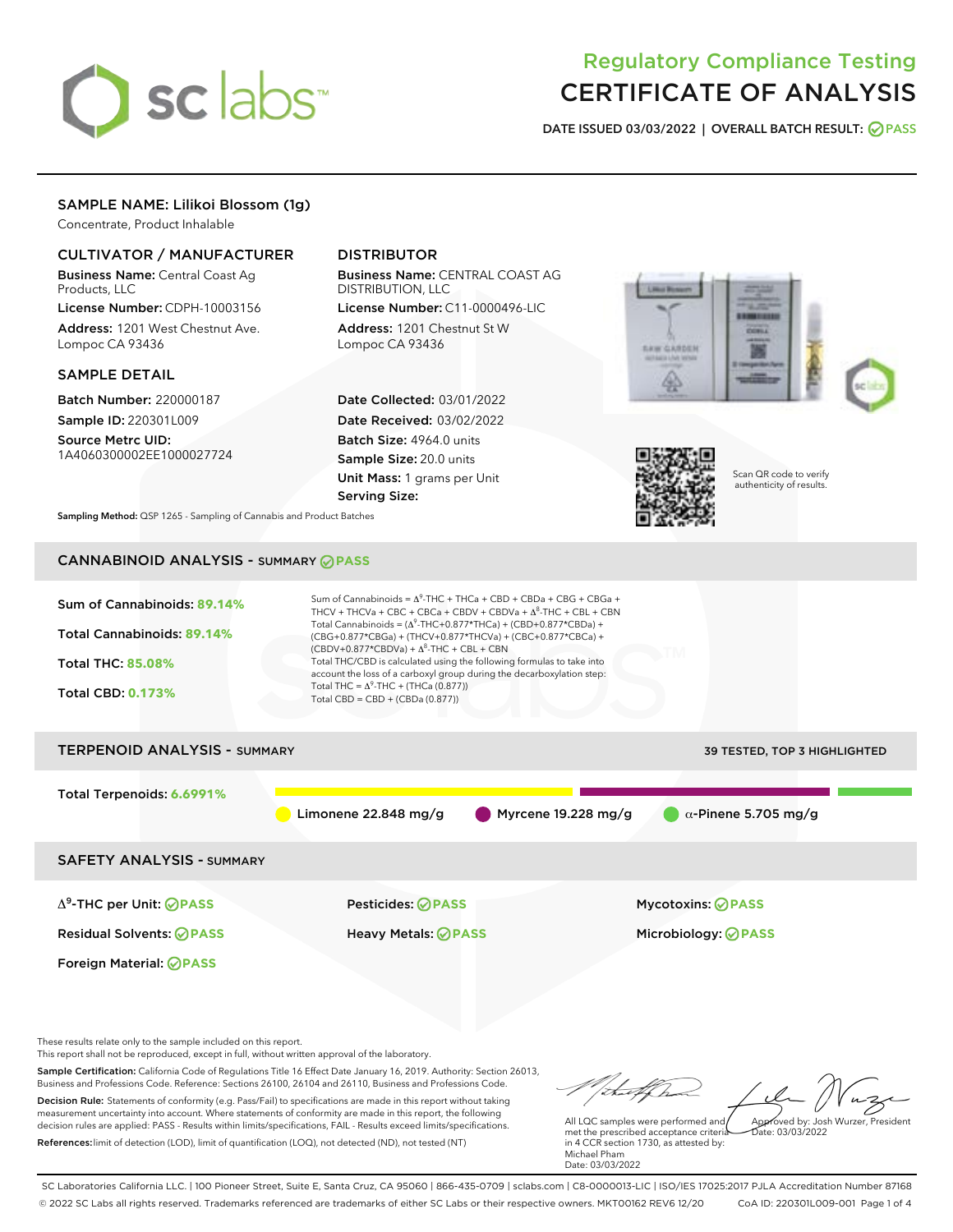



LILIKOI BLOSSOM (1G) | DATE ISSUED 03/03/2022 | OVERALL BATCH RESULT: **● PASS** 

#### CANNABINOID TEST RESULTS - 03/02/2022 2 PASS

Tested by high-performance liquid chromatography with diode-array detection (HPLC-DAD). **Method:** QSP 1157 - Analysis of Cannabinoids by HPLC-DAD

#### TOTAL CANNABINOIDS: **89.14%**

Total Cannabinoids (Total THC) + (Total CBD) + (Total CBG) + (Total THCV) + (Total CBC) +  $(Total CBDV) +  $\Delta^8$ -THC + CBL + CBN$ 

TOTAL THC: **85.08%** Total THC (Δ<sup>9</sup> -THC+0.877\*THCa)

TOTAL CBD: **0.173%**

Total CBD (CBD+0.877\*CBDa)

TOTAL CBG: 2.52% Total CBG (CBG+0.877\*CBGa)

TOTAL THCV: 0.97% Total THCV (THCV+0.877\*THCVa)

TOTAL CBC: ND Total CBC (CBC+0.877\*CBCa)

TOTAL CBDV: ND Total CBDV (CBDV+0.877\*CBDVa)

| <b>COMPOUND</b>  | LOD/LOQ<br>(mg/g)          | <b>MEASUREMENT</b><br><b>UNCERTAINTY</b><br>(mg/g) | <b>RESULT</b><br>(mg/g) | <b>RESULT</b><br>(%) |
|------------------|----------------------------|----------------------------------------------------|-------------------------|----------------------|
| $\Lambda^9$ -THC | 0.06 / 0.26                | ±22.801                                            | 850.80                  | 85.080               |
| <b>CBG</b>       | 0.06/0.19                  | ±0.774                                             | 25.20                   | 2.520                |
| <b>THCV</b>      | 0.1 / 0.2                  | ±0.38                                              | 9.7                     | 0.97                 |
| <b>CBN</b>       | 0.1/0.3                    | ±0.12                                              | 2.3                     | 0.23                 |
| <b>CBD</b>       | 0.07/0.29                  | ±0.062                                             | 1.73                    | 0.173                |
| $\Delta^8$ -THC  | 0.1 / 0.4                  | ±0.11                                              | 1.7                     | 0.17                 |
| <b>THCa</b>      | 0.05/0.14                  | N/A                                                | <b>ND</b>               | <b>ND</b>            |
| <b>THCVa</b>     | 0.07 / 0.20                | N/A                                                | <b>ND</b>               | <b>ND</b>            |
| <b>CBDa</b>      | 0.02/0.19                  | N/A                                                | <b>ND</b>               | <b>ND</b>            |
| <b>CBDV</b>      | 0.04 / 0.15                | N/A                                                | <b>ND</b>               | <b>ND</b>            |
| <b>CBDVa</b>     | 0.03/0.53                  | N/A                                                | <b>ND</b>               | <b>ND</b>            |
| <b>CBGa</b>      | 0.1 / 0.2                  | N/A                                                | <b>ND</b>               | <b>ND</b>            |
| <b>CBL</b>       | 0.06 / 0.24                | N/A                                                | <b>ND</b>               | <b>ND</b>            |
| <b>CBC</b>       | 0.2 / 0.5                  | N/A                                                | <b>ND</b>               | <b>ND</b>            |
| <b>CBCa</b>      | 0.07/0.28                  | N/A                                                | <b>ND</b>               | <b>ND</b>            |
|                  | <b>SUM OF CANNABINOIDS</b> |                                                    | 891.4 mg/g              | 89.14%               |

#### **UNIT MASS: 1 grams per Unit**

| $\Delta^9$ -THC per Unit              | 1100 per-package limit | 850.80 mg/unit | <b>PASS</b> |
|---------------------------------------|------------------------|----------------|-------------|
| <b>Total THC per Unit</b>             |                        | 850.80 mg/unit |             |
| <b>CBD</b> per Unit                   |                        | $1.73$ mg/unit |             |
| <b>Total CBD per Unit</b>             |                        | $1.73$ mg/unit |             |
| Sum of Cannabinoids<br>per Unit       |                        | 891.4 mg/unit  |             |
| <b>Total Cannabinoids</b><br>per Unit |                        | 891.4 mg/unit  |             |

#### TERPENOID TEST RESULTS - 03/03/2022

Terpene analysis utilizing gas chromatography-flame ionization detection (GC-FID). **Method:** QSP 1192 - Analysis of Terpenoids by GC-FID

| <b>COMPOUND</b>         | LOD/LOQ<br>(mg/g) | <b>MEASUREMENT</b><br><b>UNCERTAINTY</b><br>(mg/g) | <b>RESULT</b><br>(mg/g)                         | <b>RESULT</b><br>(%) |
|-------------------------|-------------------|----------------------------------------------------|-------------------------------------------------|----------------------|
| Limonene                | 0.005 / 0.016     | ±0.2536                                            | 22.848                                          | 2.2848               |
| <b>Myrcene</b>          | 0.008 / 0.025     | ±0.1923                                            | 19.228                                          | 1.9228               |
| $\alpha$ -Pinene        | 0.005 / 0.017     | ±0.0382                                            | 5.705                                           | 0.5705               |
| β-Caryophyllene         | 0.004 / 0.012     | ±0.1376                                            | 4.968                                           | 0.4968               |
| $\beta$ -Pinene         | 0.004 / 0.014     | ±0.0357                                            | 4.013                                           | 0.4013               |
| Linalool                | 0.009 / 0.032     | ±0.0898                                            | 3.035                                           | 0.3035               |
| β-Ocimene               | 0.006 / 0.020     | ±0.0344                                            | 1.374                                           | 0.1374               |
| Fenchol                 | 0.010 / 0.034     | ±0.0374                                            | 1.242                                           | 0.1242               |
| $\alpha$ -Humulene      | 0.009/0.029       | ±0.0287                                            | 1.149                                           | 0.1149               |
| Terpinolene             | 0.008 / 0.026     | ±0.0147                                            | 0.925                                           | 0.0925               |
| <b>Terpineol</b>        | 0.009 / 0.031     | ±0.0325                                            | 0.680                                           | 0.0680               |
| Camphene                | 0.005 / 0.015     | ±0.0031                                            | 0.346                                           | 0.0346               |
| trans-ß-Farnesene       | 0.008 / 0.025     | ±0.0093                                            | 0.338                                           | 0.0338               |
| <b>Borneol</b>          | 0.005 / 0.016     | ±0.0068                                            | 0.207                                           | 0.0207               |
| Fenchone                | 0.009 / 0.028     | ±0.0040                                            | 0.178                                           | 0.0178               |
| Citronellol             | 0.003 / 0.010     | ±0.0062                                            | 0.162                                           | 0.0162               |
| Guaiol                  | 0.009 / 0.030     | ±0.0037                                            | 0.101                                           | 0.0101               |
| $\alpha$ -Bisabolol     | 0.008 / 0.026     | ±0.0034                                            | 0.082                                           | 0.0082               |
| Caryophyllene<br>Oxide  | 0.010 / 0.033     | ±0.0026                                            | 0.074                                           | 0.0074               |
| Nerolidol               | 0.006 / 0.019     | ±0.0024                                            | 0.049                                           | 0.0049               |
| Sabinene Hydrate        | 0.006 / 0.022     | ±0.0014                                            | 0.045                                           | 0.0045               |
| $\gamma$ -Terpinene     | 0.006 / 0.018     | ±0.0006                                            | 0.042                                           | 0.0042               |
| $\alpha$ -Phellandrene  | 0.006 / 0.020     | ±0.0004                                            | 0.037                                           | 0.0037               |
| Eucalyptol              | 0.006 / 0.018     | ±0.0007                                            | 0.037                                           | 0.0037               |
| $\alpha$ -Terpinene     | 0.005 / 0.017     | ±0.0003                                            | 0.030                                           | 0.0030               |
| Geraniol                | 0.002 / 0.007     | ±0.0010                                            | 0.030                                           | 0.0030               |
| $\Delta^3$ -Carene      | 0.005 / 0.018     | ±0.0003                                            | 0.029                                           | 0.0029               |
| p-Cymene                | 0.005 / 0.016     | ±0.0004                                            | 0.021                                           | 0.0021               |
| Nerol                   | 0.003 / 0.011     | ±0.0006                                            | 0.016                                           | 0.0016               |
| Sabinene                | 0.004 / 0.014     | N/A                                                | <loq< th=""><th><loq< th=""></loq<></th></loq<> | <loq< th=""></loq<>  |
| Isopulegol              | 0.005 / 0.016     | N/A                                                | ND                                              | ND                   |
| Camphor                 | 0.006 / 0.019     | N/A                                                | <b>ND</b>                                       | ND                   |
| Isoborneol              | 0.004 / 0.012     | N/A                                                | <b>ND</b>                                       | ND                   |
| Menthol                 | 0.008 / 0.025     | N/A                                                | ND                                              | ND                   |
| Pulegone                | 0.003 / 0.011     | N/A                                                | ND                                              | ND                   |
| <b>Geranyl Acetate</b>  | 0.004 / 0.014     | N/A                                                | <b>ND</b>                                       | <b>ND</b>            |
| $\alpha$ -Cedrene       | 0.005 / 0.016     | N/A                                                | ND                                              | <b>ND</b>            |
| Valencene               | 0.009 / 0.030     | N/A                                                | <b>ND</b>                                       | ND                   |
| Cedrol                  | 0.008 / 0.027     | N/A                                                | <b>ND</b>                                       | ND                   |
| <b>TOTAL TERPENOIDS</b> |                   |                                                    | 66.991 mg/g                                     | 6.6991%              |

SC Laboratories California LLC. | 100 Pioneer Street, Suite E, Santa Cruz, CA 95060 | 866-435-0709 | sclabs.com | C8-0000013-LIC | ISO/IES 17025:2017 PJLA Accreditation Number 87168 © 2022 SC Labs all rights reserved. Trademarks referenced are trademarks of either SC Labs or their respective owners. MKT00162 REV6 12/20 CoA ID: 220301L009-001 Page 2 of 4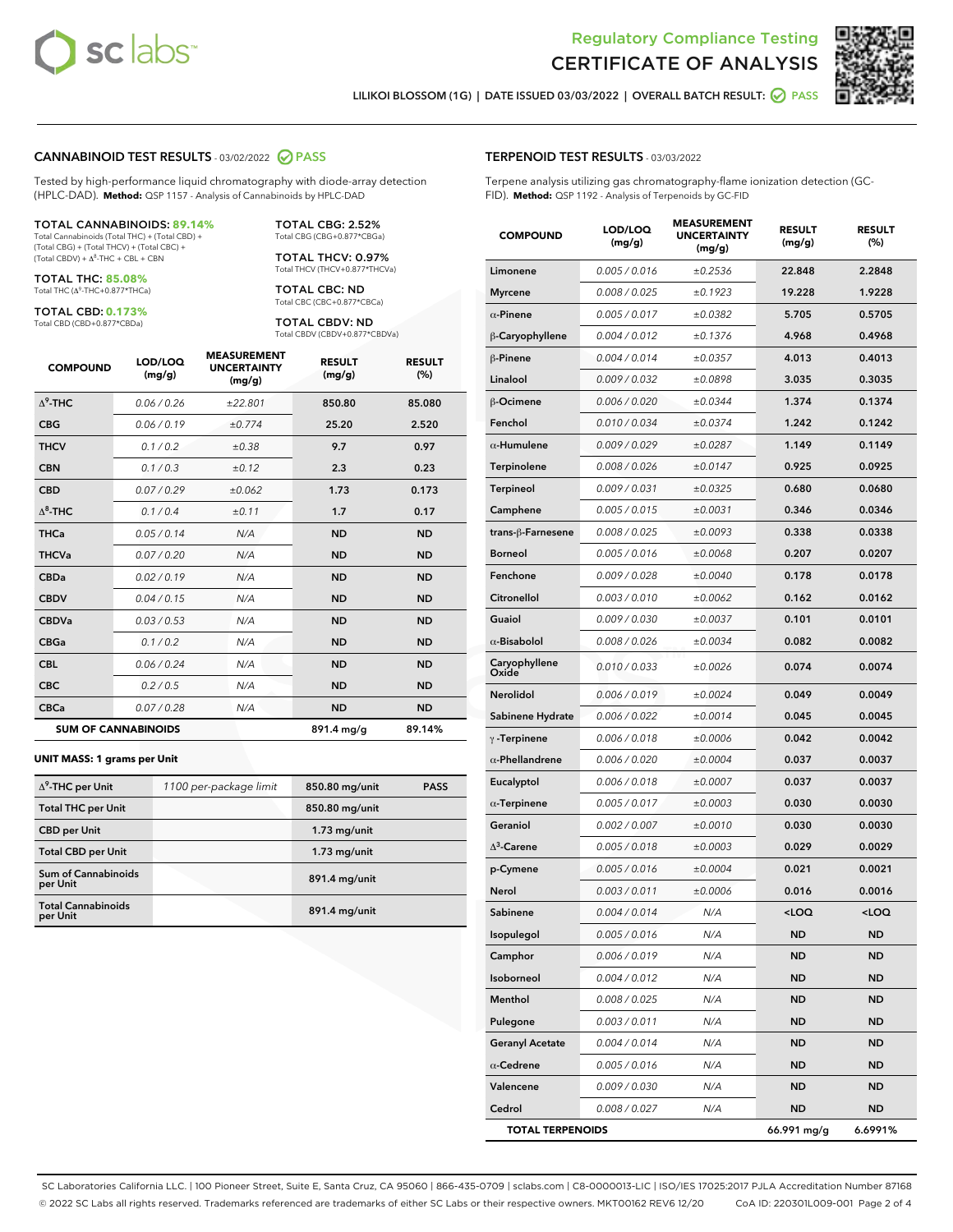



LILIKOI BLOSSOM (1G) | DATE ISSUED 03/03/2022 | OVERALL BATCH RESULT: **⊘** PASS

# CATEGORY 1 PESTICIDE TEST RESULTS - 03/03/2022 2 PASS

Pesticide and plant growth regulator analysis utilizing high-performance liquid chromatography-mass spectrometry (HPLC-MS) or gas chromatography-mass spectrometry (GC-MS). \*GC-MS utilized where indicated. **Method:** QSP 1212 - Analysis of Pesticides and Mycotoxins by LC-MS or QSP 1213 - Analysis of Pesticides by GC-MS

| 0.03 / 0.08<br>Aldicarb<br>$\ge$ LOD<br>N/A<br><b>ND</b><br>Carbofuran<br>0.02/0.05<br>$>$ LOD<br>N/A<br><b>ND</b> | <b>PASS</b><br><b>PASS</b> |
|--------------------------------------------------------------------------------------------------------------------|----------------------------|
|                                                                                                                    |                            |
|                                                                                                                    |                            |
| Chlordane*<br>0.03 / 0.08<br>N/A<br><b>ND</b><br>$\ge$ LOD                                                         | <b>PASS</b>                |
| 0.03/0.10<br><b>ND</b><br>Chlorfenapyr*<br>$\ge$ LOD<br>N/A                                                        | <b>PASS</b>                |
| 0.02/0.06<br>N/A<br><b>ND</b><br>Chlorpyrifos<br>$\ge$ LOD                                                         | <b>PASS</b>                |
| Coumaphos<br>0.02 / 0.07<br>$\geq$ LOD<br>N/A<br><b>ND</b>                                                         | <b>PASS</b>                |
| Daminozide<br>0.02 / 0.07<br>$>$ LOD<br>N/A<br><b>ND</b>                                                           | <b>PASS</b>                |
| <b>Dichlorvos</b><br>0.03 / 0.09<br>N/A<br>$\ge$ LOD<br><b>ND</b><br>(DDVP)                                        | <b>PASS</b>                |
| Dimethoate<br>0.03/0.08<br>N/A<br><b>ND</b><br>$>$ LOD                                                             | <b>PASS</b>                |
| 0.03/0.10<br><b>ND</b><br>Ethoprophos<br>$>$ LOD<br>N/A                                                            | <b>PASS</b>                |
| 0.02 / 0.06<br>N/A<br><b>ND</b><br>Etofenprox<br>$\ge$ LOD                                                         | <b>PASS</b>                |
| 0.03 / 0.08<br>N/A<br><b>ND</b><br>Fenoxycarb<br>$\ge$ LOD                                                         | <b>PASS</b>                |
| 0.03 / 0.08<br>$\ge$ LOD<br>N/A<br><b>ND</b><br>Fipronil                                                           | <b>PASS</b>                |
| Imazalil<br>0.02 / 0.06<br>$>$ LOD<br>N/A<br><b>ND</b>                                                             | <b>PASS</b>                |
| <b>Methiocarb</b><br>0.02 / 0.07<br>$\ge$ LOD<br>N/A<br><b>ND</b>                                                  | <b>PASS</b>                |
| N/A<br><b>ND</b><br>Parathion-methyl<br>0.03/0.10<br>$\ge$ LOD                                                     | <b>PASS</b>                |
| 0.03/0.09<br>$\ge$ LOD<br>N/A<br><b>ND</b><br><b>Mevinphos</b>                                                     | <b>PASS</b>                |
| Paclobutrazol<br>0.02 / 0.05<br>$\ge$ LOD<br>N/A<br><b>ND</b>                                                      | <b>PASS</b>                |
| 0.03/0.09<br>$>$ LOD<br>N/A<br><b>ND</b><br>Propoxur                                                               | <b>PASS</b>                |
| 0.03 / 0.08<br>N/A<br><b>ND</b><br>Spiroxamine<br>$\ge$ LOD                                                        | <b>PASS</b>                |
| <b>ND</b><br>Thiacloprid<br>0.03/0.10<br>$>$ LOD<br>N/A                                                            | <b>PASS</b>                |

# CATEGORY 2 PESTICIDE TEST RESULTS - 03/03/2022 @ PASS

| <b>COMPOUND</b>          | LOD/LOO<br>$(\mu g/g)$ | <b>ACTION</b><br><b>LIMIT</b><br>$(\mu g/g)$ | <b>MEASUREMENT</b><br><b>UNCERTAINTY</b><br>$(\mu g/g)$ | <b>RESULT</b><br>$(\mu g/g)$ | <b>RESULT</b> |
|--------------------------|------------------------|----------------------------------------------|---------------------------------------------------------|------------------------------|---------------|
| Abamectin                | 0.03/0.10              | 0.1                                          | N/A                                                     | <b>ND</b>                    | <b>PASS</b>   |
| Acephate                 | 0.02 / 0.07            | 0.1                                          | N/A                                                     | <b>ND</b>                    | <b>PASS</b>   |
| Acequinocyl              | 0.02/0.07              | 0.1                                          | N/A                                                     | <b>ND</b>                    | <b>PASS</b>   |
| Acetamiprid              | 0.02/0.05              | 0.1                                          | N/A                                                     | <b>ND</b>                    | <b>PASS</b>   |
| Azoxystrobin             | 0.02 / 0.07            | 0.1                                          | N/A                                                     | <b>ND</b>                    | <b>PASS</b>   |
| <b>Bifenazate</b>        | 0.01/0.04              | 0.1                                          | N/A                                                     | <b>ND</b>                    | <b>PASS</b>   |
| <b>Bifenthrin</b>        | 0.02/0.05              | 3                                            | N/A                                                     | <b>ND</b>                    | <b>PASS</b>   |
| <b>Boscalid</b>          | 0.03/0.09              | 0.1                                          | N/A                                                     | <b>ND</b>                    | <b>PASS</b>   |
| Captan                   | 0.19/0.57              | 0.7                                          | N/A                                                     | <b>ND</b>                    | <b>PASS</b>   |
| Carbaryl                 | 0.02/0.06              | 0.5                                          | N/A                                                     | <b>ND</b>                    | <b>PASS</b>   |
| Chlorantranilip-<br>role | 0.04/0.12              | 10                                           | N/A                                                     | <b>ND</b>                    | <b>PASS</b>   |
| Clofentezine             | 0.03/0.09              | 0.1                                          | N/A                                                     | <b>ND</b>                    | <b>PASS</b>   |

# CATEGORY 2 PESTICIDE TEST RESULTS - 03/03/2022 continued

| <b>COMPOUND</b>               | LOD/LOQ<br>(µg/g) | <b>ACTION</b><br><b>LIMIT</b><br>(µg/g) | <b>MEASUREMENT</b><br><b>UNCERTAINTY</b><br>(µg/g) | <b>RESULT</b><br>(µg/g) | <b>RESULT</b> |
|-------------------------------|-------------------|-----------------------------------------|----------------------------------------------------|-------------------------|---------------|
| Cyfluthrin                    | 0.12 / 0.38       | $\overline{c}$                          | N/A                                                | <b>ND</b>               | <b>PASS</b>   |
| Cypermethrin                  | 0.11/0.32         | $\mathcal{I}$                           | N/A                                                | <b>ND</b>               | <b>PASS</b>   |
| <b>Diazinon</b>               | 0.02 / 0.05       | 0.1                                     | N/A                                                | <b>ND</b>               | <b>PASS</b>   |
| Dimethomorph                  | 0.03 / 0.09       | 2                                       | N/A                                                | ND                      | <b>PASS</b>   |
| Etoxazole                     | 0.02 / 0.06       | 0.1                                     | N/A                                                | <b>ND</b>               | <b>PASS</b>   |
| Fenhexamid                    | 0.03/0.09         | 0.1                                     | N/A                                                | <b>ND</b>               | <b>PASS</b>   |
| Fenpyroximate                 | 0.02 / 0.06       | 0.1                                     | N/A                                                | <b>ND</b>               | <b>PASS</b>   |
| Flonicamid                    | 0.03 / 0.10       | 0.1                                     | N/A                                                | ND                      | <b>PASS</b>   |
| Fludioxonil                   | 0.03 / 0.10       | 0.1                                     | N/A                                                | <b>ND</b>               | <b>PASS</b>   |
| Hexythiazox                   | 0.02 / 0.07       | 0.1                                     | N/A                                                | <b>ND</b>               | <b>PASS</b>   |
| Imidacloprid                  | 0.04 / 0.11       | 5                                       | N/A                                                | <b>ND</b>               | <b>PASS</b>   |
| Kresoxim-methyl               | 0.02 / 0.07       | 0.1                                     | N/A                                                | <b>ND</b>               | <b>PASS</b>   |
| <b>Malathion</b>              | 0.03 / 0.09       | 0.5                                     | N/A                                                | <b>ND</b>               | <b>PASS</b>   |
| Metalaxyl                     | 0.02 / 0.07       | $\overline{c}$                          | N/A                                                | <b>ND</b>               | <b>PASS</b>   |
| Methomyl                      | 0.03 / 0.10       | $\mathcal{I}$                           | N/A                                                | <b>ND</b>               | <b>PASS</b>   |
| Myclobutanil                  | 0.03 / 0.09       | 0.1                                     | N/A                                                | <b>ND</b>               | <b>PASS</b>   |
| Naled                         | 0.02 / 0.07       | 0.1                                     | N/A                                                | <b>ND</b>               | <b>PASS</b>   |
| Oxamyl                        | 0.04 / 0.11       | 0.5                                     | N/A                                                | ND                      | <b>PASS</b>   |
| Pentachloronitro-<br>benzene* | 0.03/0.09         | 0.1                                     | N/A                                                | ND                      | <b>PASS</b>   |
| Permethrin                    | 0.04 / 0.12       | 0.5                                     | N/A                                                | <b>ND</b>               | <b>PASS</b>   |
| Phosmet                       | 0.03 / 0.10       | 0.1                                     | N/A                                                | <b>ND</b>               | <b>PASS</b>   |
| Piperonyl<br><b>Butoxide</b>  | 0.02 / 0.07       | 3                                       | N/A                                                | <b>ND</b>               | <b>PASS</b>   |
| Prallethrin                   | 0.03 / 0.08       | 0.1                                     | N/A                                                | <b>ND</b>               | <b>PASS</b>   |
| Propiconazole                 | 0.02 / 0.07       | 0.1                                     | N/A                                                | <b>ND</b>               | <b>PASS</b>   |
| Pyrethrins                    | 0.04 / 0.12       | 0.5                                     | N/A                                                | <b>ND</b>               | <b>PASS</b>   |
| Pyridaben                     | 0.02 / 0.07       | 0.1                                     | N/A                                                | ND                      | <b>PASS</b>   |
| Spinetoram                    | 0.02 / 0.07       | 0.1                                     | N/A                                                | <b>ND</b>               | <b>PASS</b>   |
| Spinosad                      | 0.02 / 0.07       | 0.1                                     | N/A                                                | <b>ND</b>               | <b>PASS</b>   |
| Spiromesifen                  | 0.02 / 0.05       | 0.1                                     | N/A                                                | <b>ND</b>               | <b>PASS</b>   |
| Spirotetramat                 | 0.02 / 0.06       | 0.1                                     | N/A                                                | ND                      | <b>PASS</b>   |
| Tebuconazole                  | 0.02 / 0.07       | 0.1                                     | N/A                                                | <b>ND</b>               | <b>PASS</b>   |
| Thiamethoxam                  | 0.03 / 0.10       | 5                                       | N/A                                                | <b>ND</b>               | <b>PASS</b>   |
| Trifloxystrobin               | 0.03 / 0.08       | 0.1                                     | N/A                                                | <b>ND</b>               | <b>PASS</b>   |

SC Laboratories California LLC. | 100 Pioneer Street, Suite E, Santa Cruz, CA 95060 | 866-435-0709 | sclabs.com | C8-0000013-LIC | ISO/IES 17025:2017 PJLA Accreditation Number 87168 © 2022 SC Labs all rights reserved. Trademarks referenced are trademarks of either SC Labs or their respective owners. MKT00162 REV6 12/20 CoA ID: 220301L009-001 Page 3 of 4